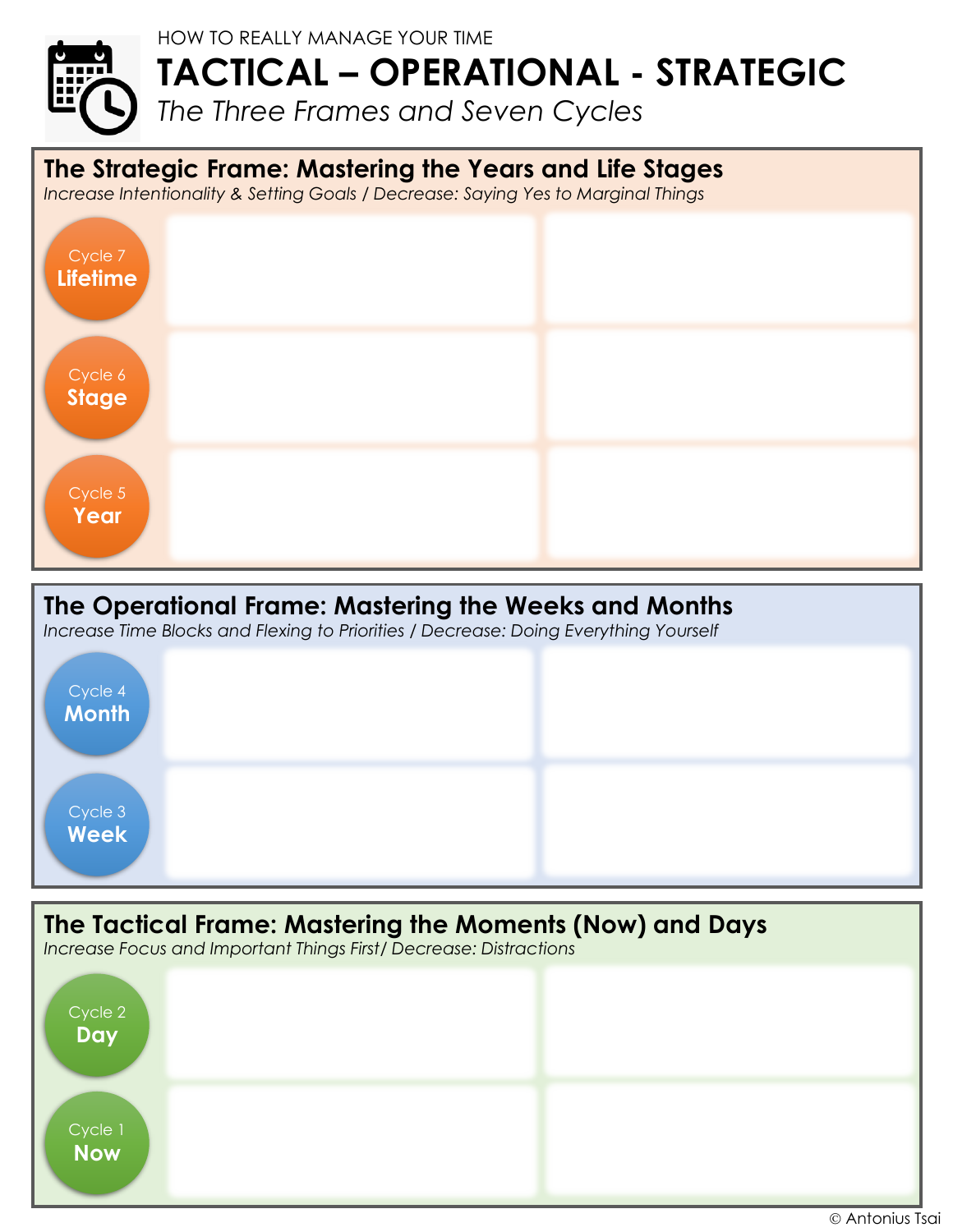|  | <b>HOW TO REALLY MANAGE YOUR TIME</b> |
|--|---------------------------------------|
|  | TACTICAL<br>The Now & The Day         |
|  |                                       |

| $C$ ycle $1$<br><b>Now</b>                                                 | Three things I will do to begin to master the moment (now) |                                                      |
|----------------------------------------------------------------------------|------------------------------------------------------------|------------------------------------------------------|
|                                                                            | Notes                                                      |                                                      |
|                                                                            |                                                            |                                                      |
| Three things I will do to begin to master the day<br>Cycle 2<br><b>Day</b> |                                                            |                                                      |
|                                                                            | <b>Notes</b>                                               |                                                      |
|                                                                            |                                                            |                                                      |
|                                                                            | Increase:                                                  | <b>Decrease:</b>                                     |
| How will I increase FOCUS?                                                 |                                                            | What are my most challenging<br><b>DISTRACTIONS?</b> |

How will I increase putting IMPORTANT THINGS FIRST?

How will I reduce the effects of **DISTRACTIONS?**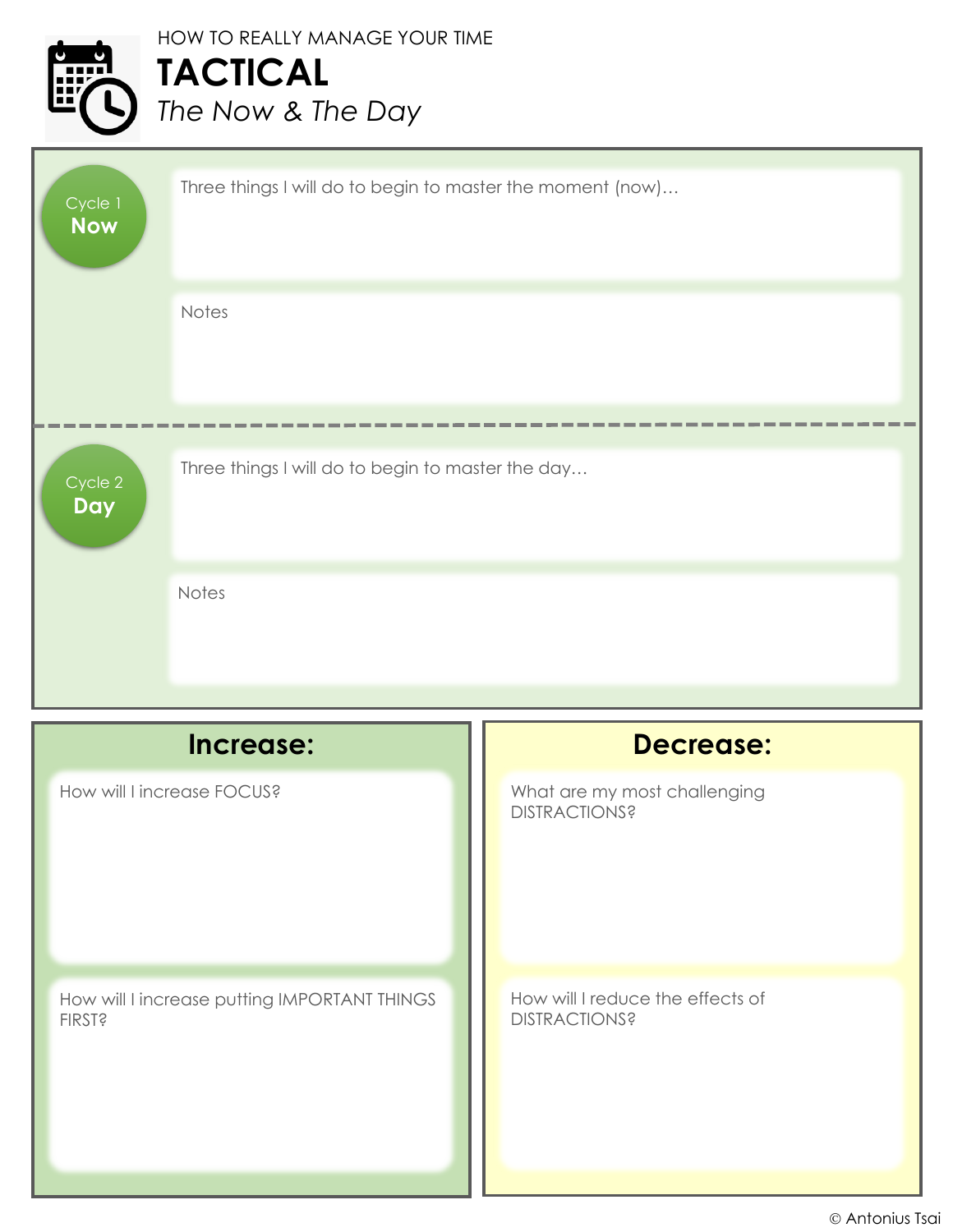## HOW TO REALLY MANAGE YOUR TIME **OPERATIONAL** *The Week & The Month*

| Cycle 3<br><b>Week</b>                                                         | Three things I will do to begin to master the week |                                                                                 |
|--------------------------------------------------------------------------------|----------------------------------------------------|---------------------------------------------------------------------------------|
|                                                                                | Notes                                              |                                                                                 |
| Three things I will do to begin to master the month<br>Cycle 4<br><b>Month</b> |                                                    |                                                                                 |
|                                                                                | Notes                                              |                                                                                 |
| Increase:                                                                      |                                                    | <b>Decrease:</b>                                                                |
| How will I increase BLOCKS OF PRODUCTIVE<br><b>TIME?</b>                       |                                                    | What's something that I'm currently doing<br>that someone else should be doing? |
| How will I increase FLEXING TIME TO<br><b>PRIORITIES?</b>                      |                                                    | How will I reduce DOING EVERYTHING<br><b>MYSELF?</b>                            |